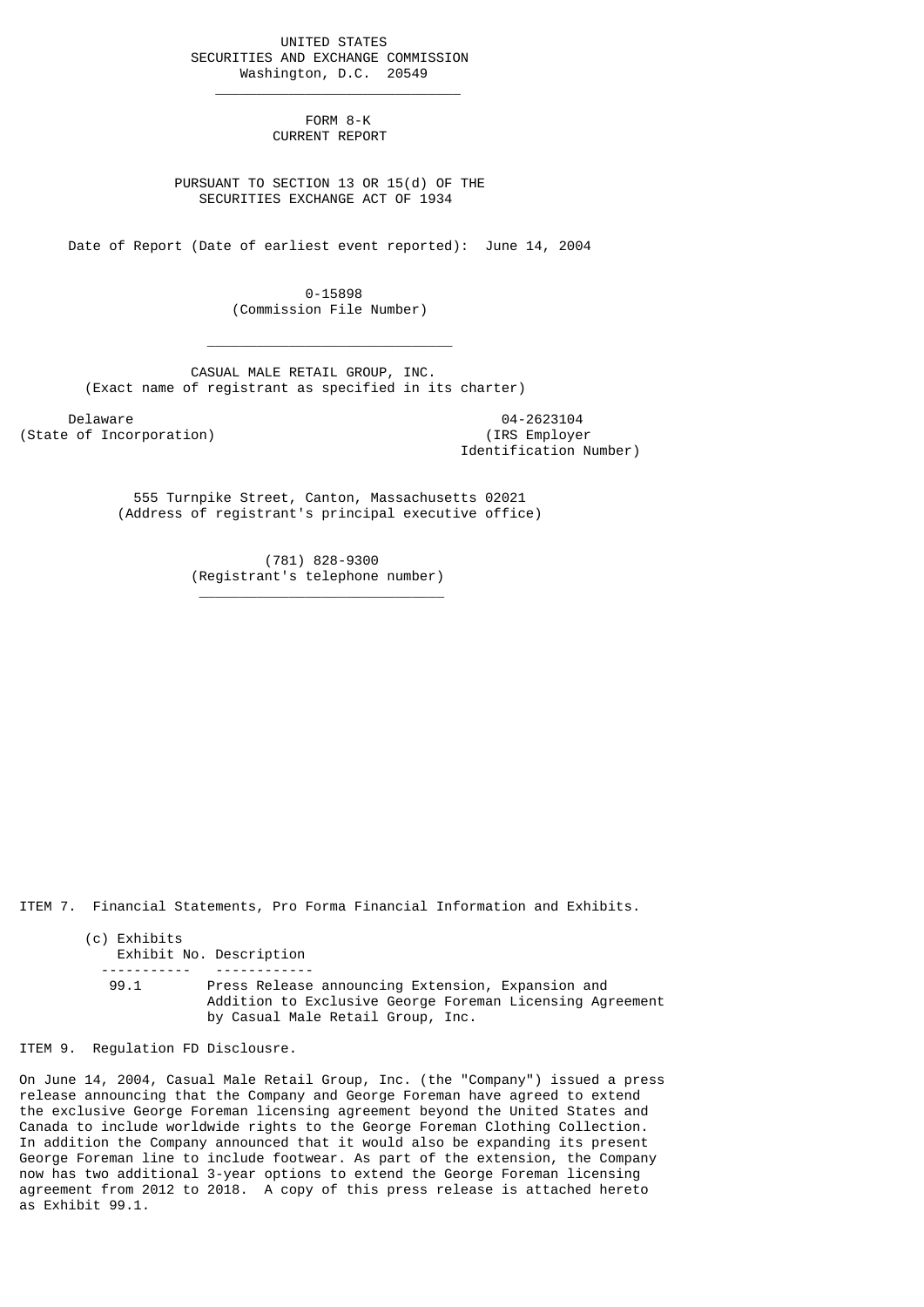## SIGNATURES

Pursuant to the requirements of the Securities Exchange Act of 1934, the registrant has duly caused this report to be signed on its behalf by the undersigned, thereunto duly authorized.

and Chief Financial Officer

CASUAL MALE RETAIL GROUP, INC.

 By: /s/ Dennis R. Hernreich --------------------------- Name: Dennis R. Hernreich Title: Executive Vice President

Date: June 14, 2004